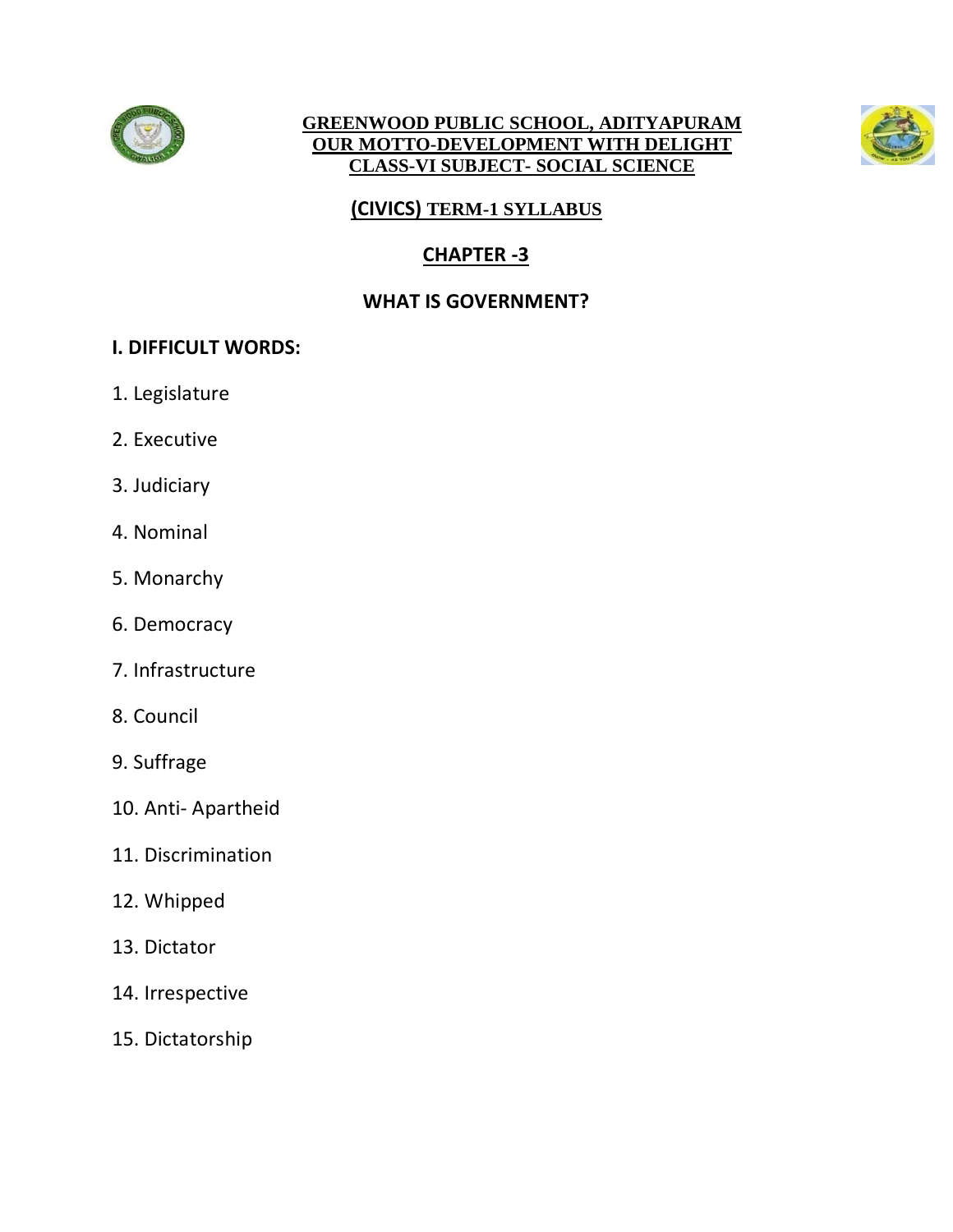#### **II. KEY WORDS :**

1. Democracy : a system in which government of a country is elected by the people.

- 2. Nominal : existing in name only
- 3. Whipped : beaten with a whip
- 4. Suffrage : right to vote
- 5. Apartheid : An American word meaning ' separateness '.

#### **III. VERY SHORT ANSWER TYPE QUESTIONS:**

Q1. What is government?

Ans. Government is a person or a group of persons that governs a country. It looks after the need of people and solves the problem they face.

Q2. Define dictatorship.

Ans. Under dictatorship. all the powers are in the hand of a single individual or a small group of individuals.

Q3. Under which circumstances a person may approach the court?

Ans. If a person feels that a particular law is not being followed he or she may approach the court.

#### **IV. SHORT ANSWER TYPE QUESTIONS:**

Q1. What do you mean by monarchy?

Ans. Monarchy is a form of government in which the monarch ( king or queen) has the power to make decisions and run the government.

Q2. List the functions of the government in a country.

Ans. The government carries out the following functions: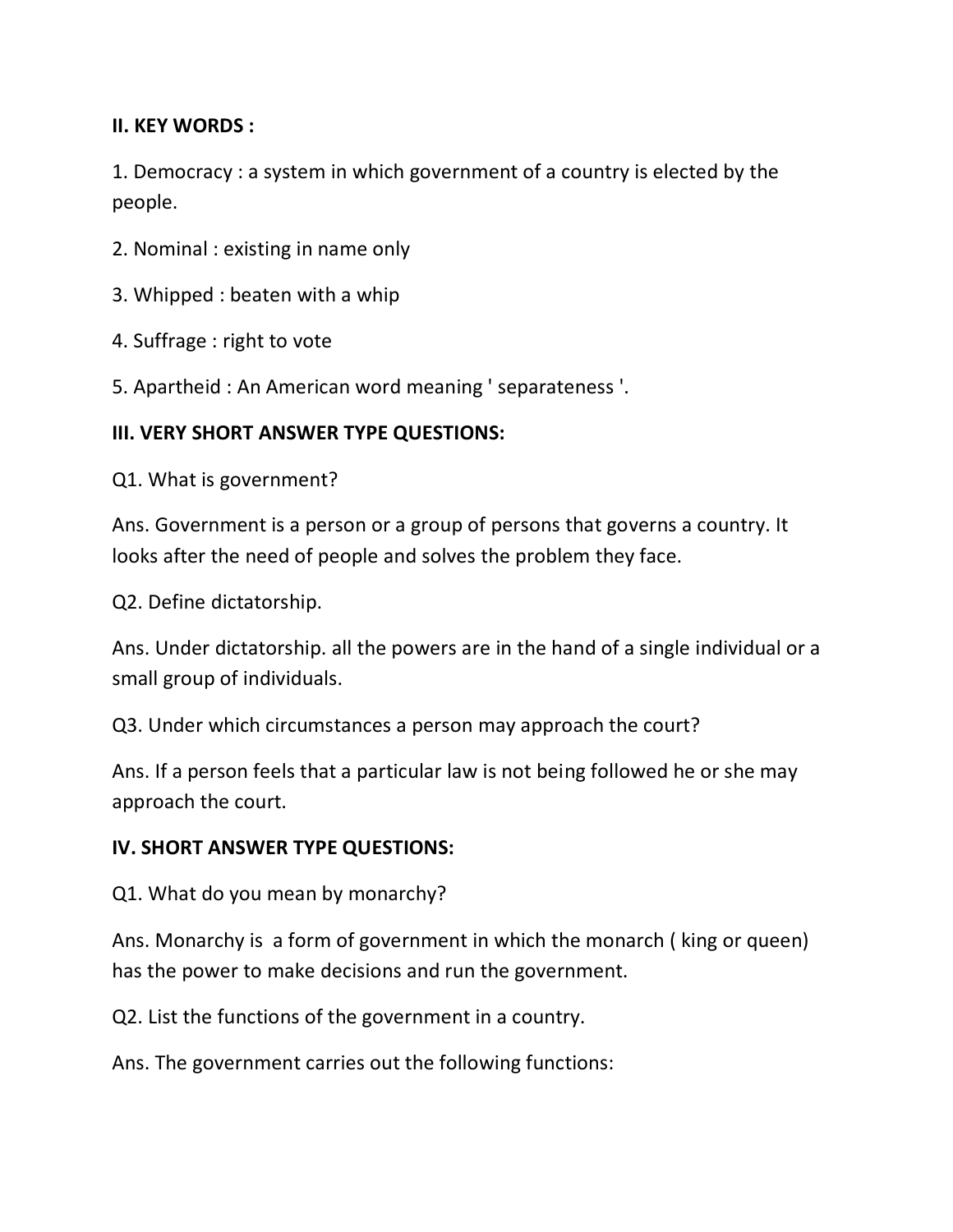1. It makes rules and laws.

- 2. It maintains law and order.
- 3. It defends the country from an enemy attack.
- 4. It maintains peaceful relations with other countries.
- 5. It frames policies for developmental and welfare work.

Q3. What is Universal Adult Franchise?

Ans. Universal adult franchise means that every adult in a country, irrespective to caste, creed, gender, language, religion and economic status, has the right to vote.

### **V. LONG ANSWER TYPE QUESTIONS:**

Q1. Name and explain the three branches of government in India.

Ans. A government has three organs. These are categorised in the basis of the functions performed by them:

1. **LEGISLATURE :** It is the law making body. This body makes policies for the welfare of people and the development of the country. The Parliament is situated in Delhi is the legislature at the national level.

2**. EXECUTIVE :** This branch ensures implementation of laws. Executive in India includes the President, the Prime Minister and the Council of Minister's under him

3. **JUDICIARY :** It makes sure that the Legislature works according to the laws and the Constitution. People can also approach the judiciary or courts to settle their disputes. The Supreme Court is the highest judicial body in India.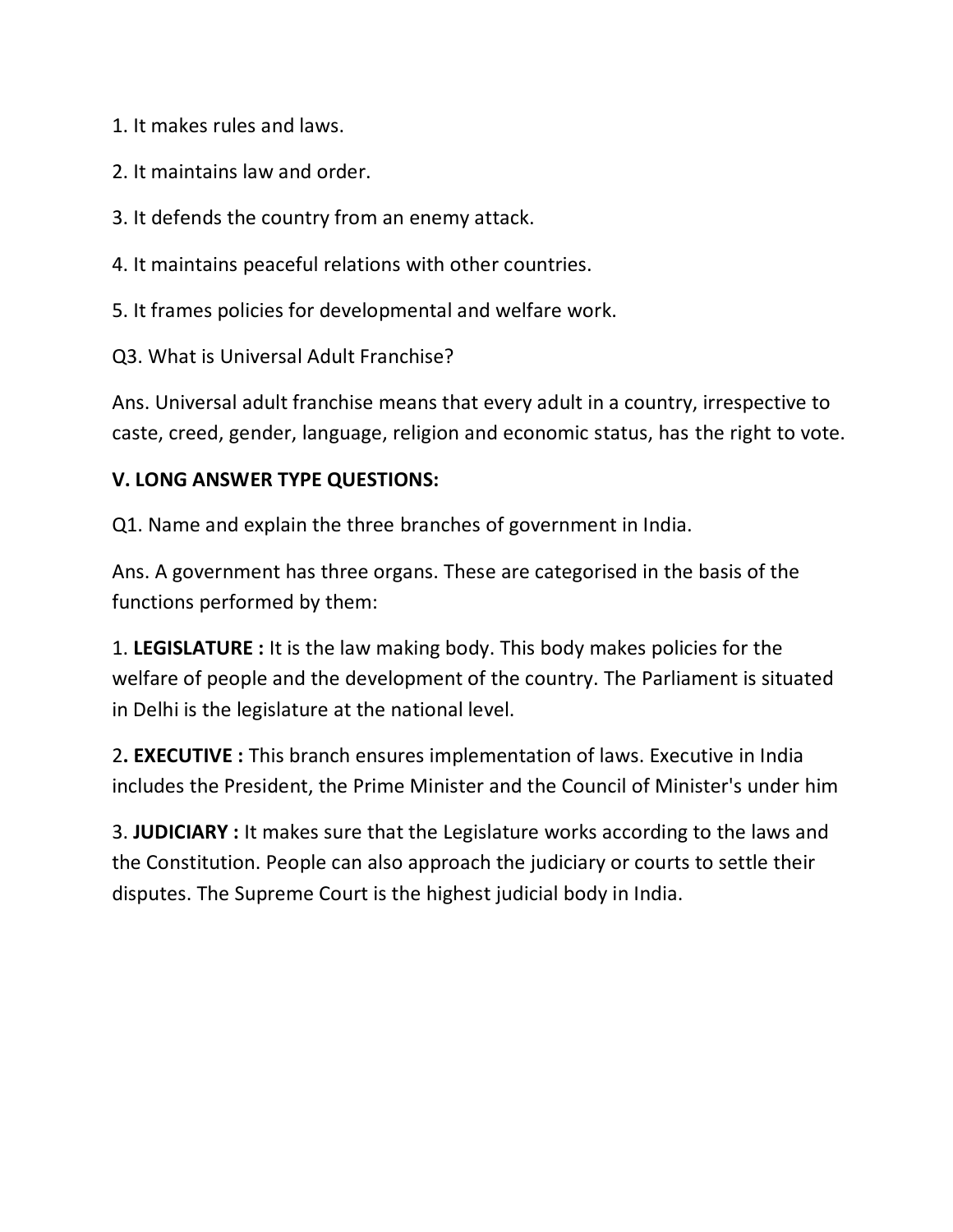## **CHAPTER - 4**

### **ESSENCE OF DEMOCRACY**

#### **I. DIFFICULT WORDS:**

- 1. Discretion
- 2. Displace
- 3. Contentious
- 4. Prohibit
- 5. Equality
- 6. Justice
- 7. Economic
- 8. Dialogue
- 9. Negotiation
- 10. Tolerance
- 11. Harmony
- 12. Constituency
- 13. Participation
- 14. Accountability
- 15. Constitution

#### **II. KEY WORDS:**

- 1. Discretion: the freedom to decide what can be done in a given situation
- 2. Displace: move something from their original place
- 3. Contentious: involving in heated argument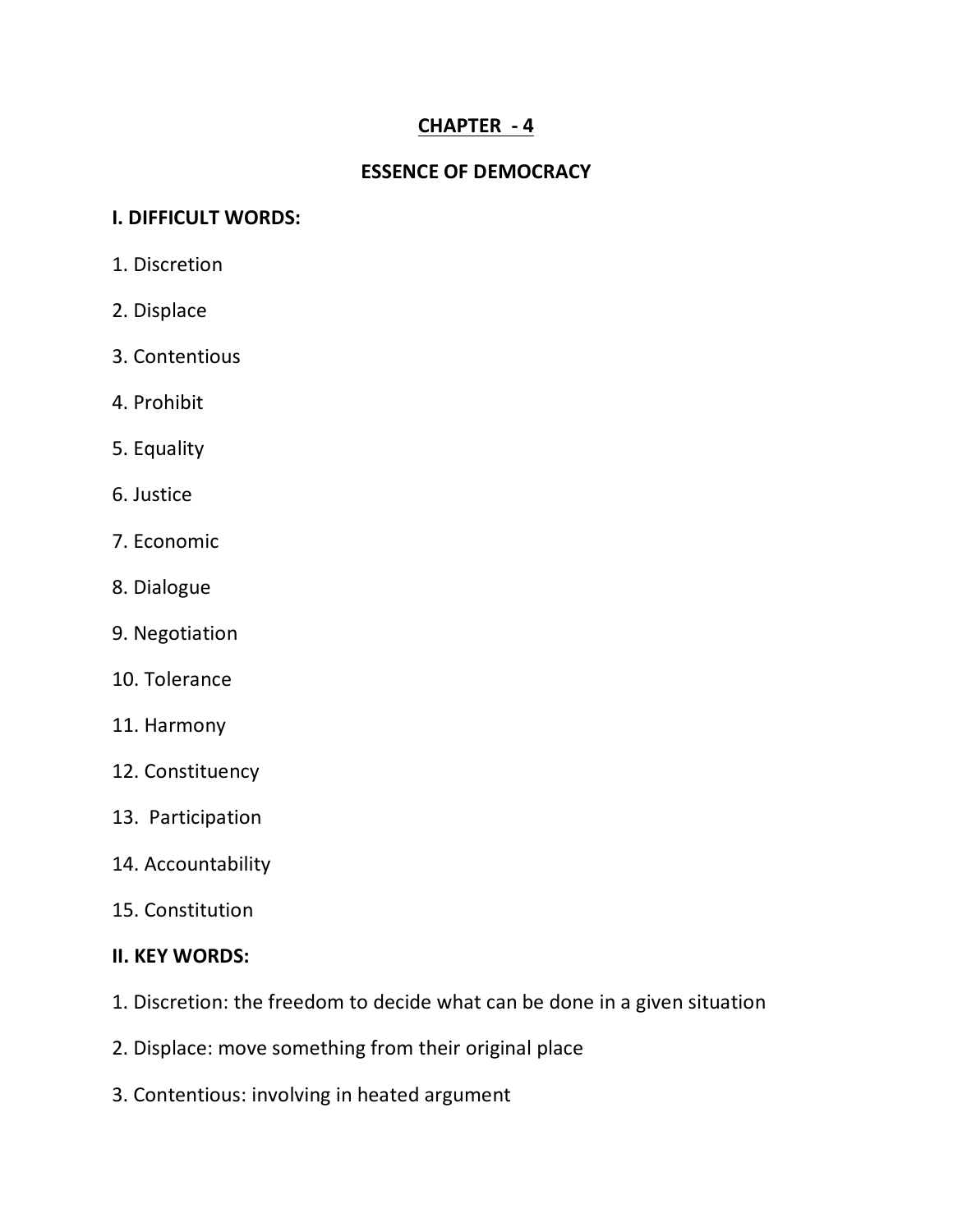## 4. Prohibit: disallow something

## **III. VERY SHORT ANSWER TYPE QUESTIONS:**

Q1. What is democracy?

Ans. Democracy is the government of the people, by the people, for the people.

Q2. What is public opinion?

Ans. Public opinion is the viewpoint general public has about a certain issue.

Q3. What are conflicts?

Ans. Conflict is serious disagreement and argument about something important.

### **IV. SHORT ANSWER TYPE QUESTIONS:**

Q1. Political rulers are accountable to people in a democracy. Explain the statement.

Ans. The political party that wins the majority of constituencies or seats form the government. These representatives have to continue their work throughout the five years otherwise the people can vote for a different candidate in the next election. That is why, political rulers are accountable to the people in the democracy.

Q2. Why are check and balances needed in a democracy?

Ans. If any one branch of government tries to exercise powers beyond its authority, it can lead to domination of one branch or person over the entire country. That is why, there is a need of check and balances.

Q3. Why do we need to resolve conflicts peacefully in a democracy?

Ans. Whatever may be the conflicts, they need to be resolved through dialogue and negotiation. Violence is harmful for a democracy. Difference of opinion should be expressed and dealt with in a peaceful manner. This leads to tolerance